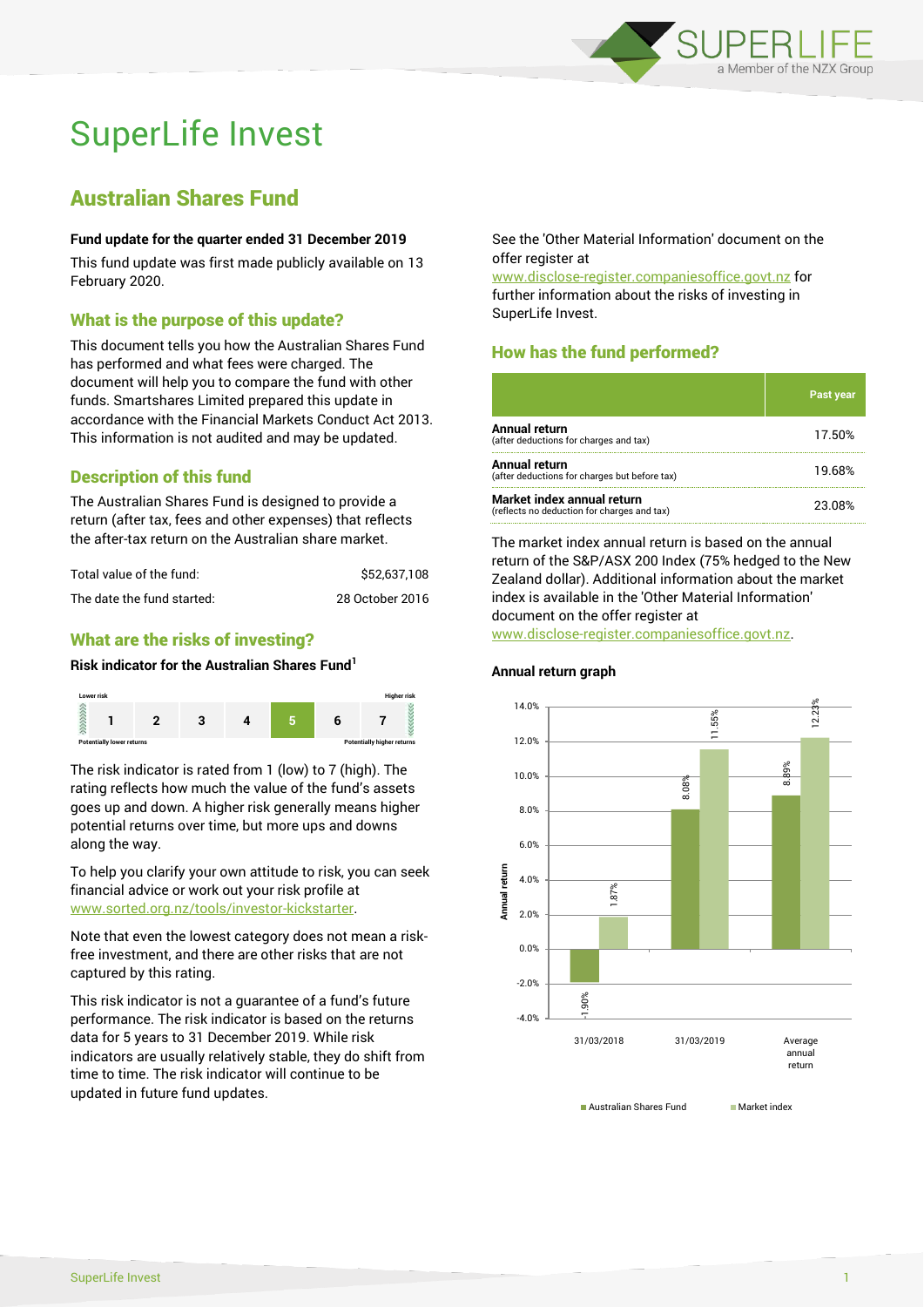

This shows the return after fund charges and tax for each year ending 31 March since the fund started. The last bar shows the average annual return since the fund started, up to 31 December 2019.

**Important:** This does not tell you how the fund will perform in the future.

Returns in this update are after tax at the highest prescribed investor rate (PIR) of tax for an individual New Zealand resident. Your tax may be lower.

#### What fees are investors charged?

Investors in the Australian Shares Fund are charged fund charges. In the year to 31 March 2019 these were:

|                                                       | % per annum of fund's<br>net asset value |  |
|-------------------------------------------------------|------------------------------------------|--|
| <b>Total fund charges</b>                             | 0.49%                                    |  |
| Which are made up of:                                 |                                          |  |
| <b>Total management and administration</b><br>charges | 0.49%                                    |  |
| Including:                                            |                                          |  |
| Manager's basic fee                                   | 0.46%                                    |  |
| Other management and<br>administration charges        | 0.03%                                    |  |
| Other charges                                         | Dollar amount per investor               |  |
| Administration fee                                    | \$12 per annum                           |  |

Investors may also be charged individual action fees for specific actions or decisions (for example, if an investor has a financial adviser and has agreed to pay a fee to the adviser for providing financial advice). See the Product Disclosure Statement for SuperLife Invest for more information about those fees.

Small differences in fees and charges can have a big impact on your investment over the long term.

GST is included in the fund charges set out above.

#### Example of how this applies to an investor

Jess had \$10,000 in the fund and did not make any further contributions. At the end of the year, Jess received a return after fund charges were deducted of \$1,750 (that is 17.50% of her initial \$10,000). Jess paid other charges of \$12. This gives Jess a total return after tax of \$1,738 for the year.

#### What does the fund invest in?

#### **Actual investment mix**

This shows the types of assets that the fund invests in.



#### **Target investment mix**

This shows the mix of assets that the fund generally intends to invest in.

| <b>Asset Category</b>        | <b>Target asset mix</b> |
|------------------------------|-------------------------|
| Cash and cash equivalents    | 1.00%                   |
| New Zealand fixed interest   |                         |
| International fixed interest |                         |
| Australasian equities        | 99.00%                  |
| International equities       |                         |
| Listed property              |                         |
| Unlisted property            |                         |
| Commodities                  |                         |
| Other                        |                         |